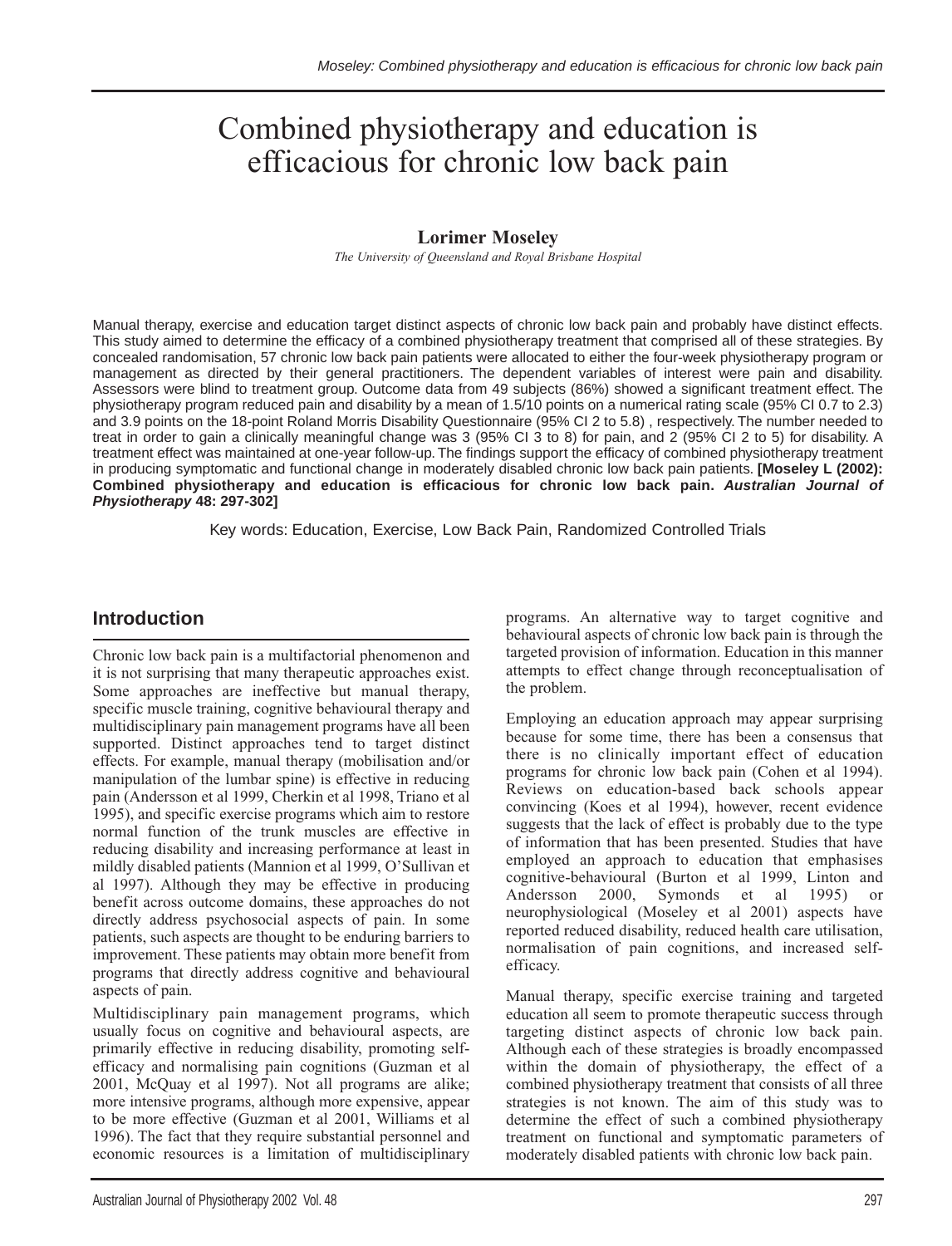# **Methods**

*Experimental design* This study was a randomised controlled trial with repeated measures comparison of means. The study was approved by the Institutional Medical Research Ethics Committee and all procedures conformed with the Declaration of Helsinki.

*Subjects* Sixty-two subjects volunteered for the study by responding to a note that advertised the project. The note was included in the material given to each patient on initial attendance at participating physiotherapy clinics or the referring general practitioner. Subjects were included if the primary reason for presentation was a history of low back pain of greater than two months. Subjects were excluded if they were unable to understand, read and speak English, had worsening neural signs, had any neurological or orthopaedic condition that would interfere with treatment, or were awaiting surgery. Five subjects were excluded.

While each subject was undertaking the initial assessment, an independent person allocated them to experimental group using a coin toss. This strategy ensured that allocation was concealed from the subjects until after initial assessment, and from the assessors throughout the study. Twenty-nine and 28 subjects were allocated to the physiotherapy and control groups respectively. Figure 1 presents the recruitment strategy and experimental plan.

*Experimental protocol* The following items were used as outcome measures: the 18-item Roland Morris Disability Questionnaire (RMDQ; Roland and Morris 1983) and the 0-10 Numerical Rating Scale (NRS) for pain ("How would you rate your low back pain, on average, over the last three days?"). Initial and final assessment was performed by the same two investigators, who were not otherwise involved in the study and were blinded to experimental group. Oneyear follow-up data were collected via telephone by separate assessors who were also blinded to experimental group. The properties of the RMDQ and the NRS for pain are thought to be maintained when administered over the phone (Cherkin et al 1998). A further question estimated the number of health visits for low back pain over the course of the follow-up period: "Since your assessment on [date of final assessment], how many times have you consulted a health care professional for your low back pain?"

*Treatment protocol* Each subject received two physiotherapy treatments per week for four weeks. Manual therapy treatment involved symptom management according to the discretion of the treating physiotherapist, who chose from spinal mobilisation/manipulation, soft tissue massage, and muscle and neuromeningeal mobilisation techniques, but not electrophysical modalities.

Each subject participated in specific trunk muscle training both on an individualised level on two occasions per week and through a standardised home-exercise program. This program was conducted according to the protocol

**Table 1.** Subject characteristics prior to randomisation, including withdrawals and drop outs ( $n = 57$ ). Continuous variables are reported as means and SDs.

|                                  | Physiotherapy<br>treatment<br>group | Control<br>group |
|----------------------------------|-------------------------------------|------------------|
|                                  | $(n = 29)$                          | $(n = 28)$       |
| <b>RMDQ</b>                      | $12.4 \pm 3.7$                      | $11.9 \pm 3.2$   |
| NRS pain                         | $4.9 \pm 1.8$                       | $4.7 \pm 1.5$    |
| Age (yrs)                        | $43 \pm 7$                          | $38 \pm 7$       |
| Height (cm)                      | $174 + 12$                          | $170 \pm 8$      |
| Weight (kg)                      | $72 \pm 5$                          | $78 \pm 8$       |
| Duration of LBP (months)         | $39 \pm 18$                         | $37 \pm 12$      |
| Female                           | 64%                                 | 54%              |
| Working full time                | 19%                                 | 24%              |
| Working part time                | 32%                                 | 32%              |
| Currently receiving compensation | 44%                                 | 50%              |
| Non-English speaking background  | 21%                                 | 26%              |

RMDQ, Roland Morris Disability Questionnaire. NRS, Numerical Rating Scale. LBP, low back pain.

described by Richardson and colleagues (Richardson and Jull 1995). Subjects were instructed to maintain the home program indefinitely. Compliance with the home program was not assessed.

Each subject participated in a one-hour education session, once per week for four weeks. The education session was in a one-to-one seminar format, was conducted by an independent therapist, and focused on the neurophysiology of pain with no particular reference to the lumbar spine. In addition, the subjects completed a short workbook which consisted of one page of revision material and three comprehension exercises per day for 10 days.

Subjects in the control group received ongoing medical management as advised by their general practitioner. These subjects were also advised not to seek physiotherapy treatment during the data collection period. Subjects in the control group were questioned after the final assessment as to what intervention, if any, they had since initial assessment and how many visits to the general practitioner they had made for their low back pain.

*Analysis* Two-factor repeated measures ANOVAs (group x time) were used to identify a treatment effect on the dependent variables at final assessment and at one-year follow-up. Numerical Rating Scale and RMDQ were the dependent variables. Because two separate ANOVAs were used in the analysis, the probability of a Type 1 error for the study was elevated. To adjust for this, a Bonferroni correction yielded  $\alpha$  = 0.025. Analysis was by intention to treat.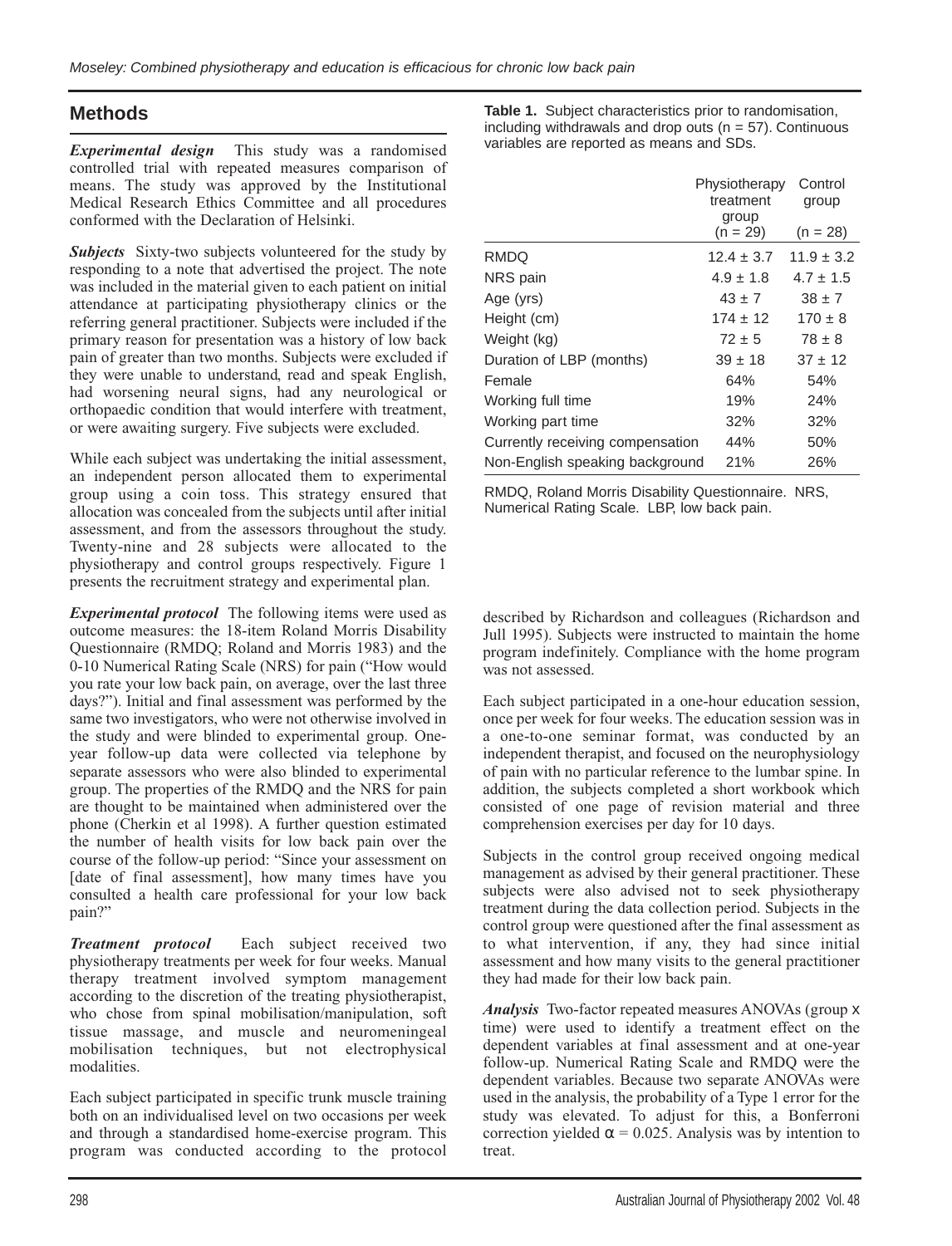Moseley: Combined physiotherapy and education is efficacious for chronic low back pain



**Figure 1.** Recruitment and experimental plan.

For those dependent variables in which the group x time interaction was significant, treatment affects were estimated from the difference in group means. For NRS and RMDQ, the number needed to treat (NTT) in order to gain a clinically significant change was also determined. The threshold for a clinically significant change in NRS and RMDQ was set *a-priori* at 2 points and 4 points, respectively. These values were selected according to estimates in the literature, (eg Stratford et al 1994, Turk and Melzack 1992).

#### **Results**

*Subject details* Table 1 shows the subject characteristics. There were no pre-treatment differences between the groups in any of these measures or in the dependent variables ( $p > 0.31$ ). On final assessment, the mean number of visits to the general practitioner was 4 (SD 2). Eighteen of the subjects in the control group indicated that they had been prescribed physical exercises by their general practitioner previous to the initial assessment, but only six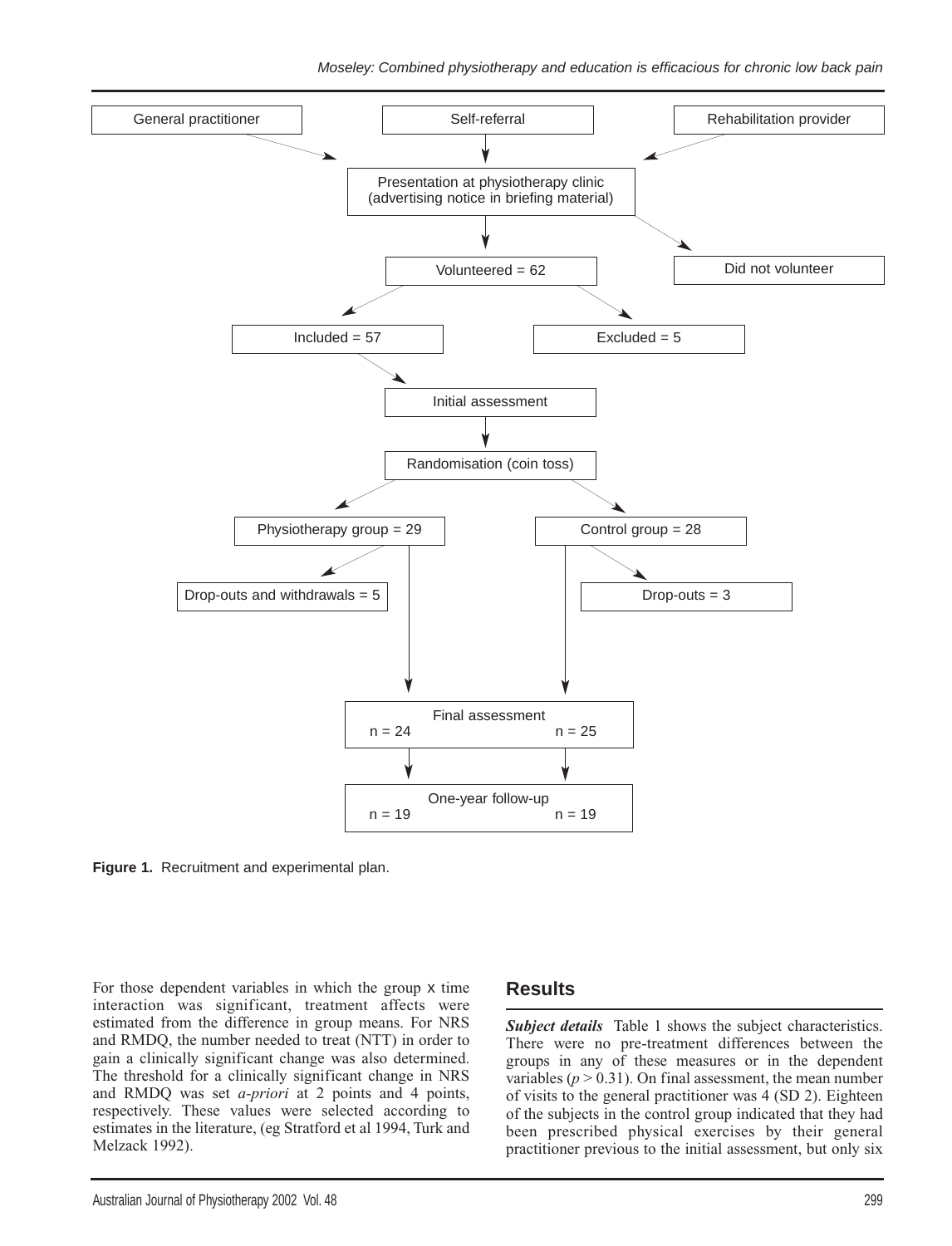subjects had these exercises reviewed during the data collection period. Six subjects indicated that they had received weekly manipulations from their general practitioner and nine subjects indicated that their pain relief medications had been increased or altered during the data collection period. Two control subjects received weekly analgesic injections during the data collection period.

*Pain and disability* Final assessment was performed 29  $\pm$ 6 days after the initial assessment. There was a mean reduction of 2.9/10 and 1.4/10 on the NRS for pain, and 8.2/18 and 4.3/18 points on the RMDQ, for the physiotherapy treatment and control groups respectively (Figure 2). Thus, the mean improvement effected by physiotherapy treatment was 1.5 points on the NRS for pain (95% CI 0.7 to 2.3) and 3.9 points on the RMDQ (95% CI 2.0 to 5.8). The repeated measures ANOVAs indicated a significant treatment effect on NRS and RMDQ  $(p < 0.01$  for both). The number needed to treat (NNT) to gain a clinically significant change was 3 (95% CI 2 to 8) for the NRS and 2 (95% CI 2 to 5) for the RMDQ.

*Twelve-month follow-up* Nineteen subjects in each group (67% of total sample) were contactable at one year (mean  $\pm$  $SD = 352 \pm 28$  days) for follow-up. There were significant treatment effects on NRS and RMDQ, and on the number of health care visits for low back pain during the follow-up period (Figure 2). The treatment effect was 1.9 for pain (95% CI 1 to 2.8) and 3.9 points on the RMDQ (2.3 to 5.8) corresponding to numbers needed to treat of 2 (95% CI 1 to 4) and 2 (1 to 3) respectively. During the one year since final assessment, subjects from the physiotherapy group made a mean  $\pm$  SD 3.6  $\pm$  2 health care visits for their low back pain, which was fewer than the control group, who attended a mean  $\pm$  SD 13.2  $\pm$  5 health care visits ( $p$  < 0.001). Thus the effect of treatment was to reduce the number of health care visits by a mean of 9.6 (95% CI 6.9 to 11.9).

*Withdrawals, dropouts and side effects* Four and three subjects, from the physiotherapy group and control group respectively, dropped out of the study and could not be contacted. One subject from the physiotherapy group withdrew due to urgent surgery unrelated to low back pain. Twenty-four and 25 subjects completed the physiotherapy and control programs respectively. The pre-treatment data for those subjects included in the follow up showed no differences between the experimental groups  $(t$ -test,  $p > 0.21$ ).

# **Discussion**

These findings show that a combined physiotherapy treatment consisting of manual therapy, specific exercise training, and neurophysiology education is effective in producing functional and symptomatic improvement in chronic low back pain patients. This is evidenced by a significant treatment effect and substantial effect size for pain and disability, both of which appear to be maintained for at least one year.

The effectiveness of the physiotherapy program is



**Figure 2.** Group means and SDs for A, Numerical Rating Scale for pain; B, perceived disability; and C, the number of health care visits during the 12 month follow-up, for the physiotherapy treatment (filled triangles) and control (open circles) groups. Asterisks denote statistical significance  $(p < 0.025)$ .

substantiated by the NNT analysis. One advantage of the NNT is that it provides a clinically relevant indication of the number of patients that need to be treated for one more patient to achieve a particular therapeutic target. In short, an NNT of 1 suggests that the desired target is achieved in every patient in the treatment group but in no patient in the control group. Thus, the closer the NNT is to 1, the better the treatment is at achieving the targeted outcome. The NNTs in the current work were 3 (pain) and 2 (disability), which are consistent with recommendations in the literature that stipulate that, for chronic pain, NNTs of 2 or 3 are indicative of an effective intervention (McQuay et al 1997).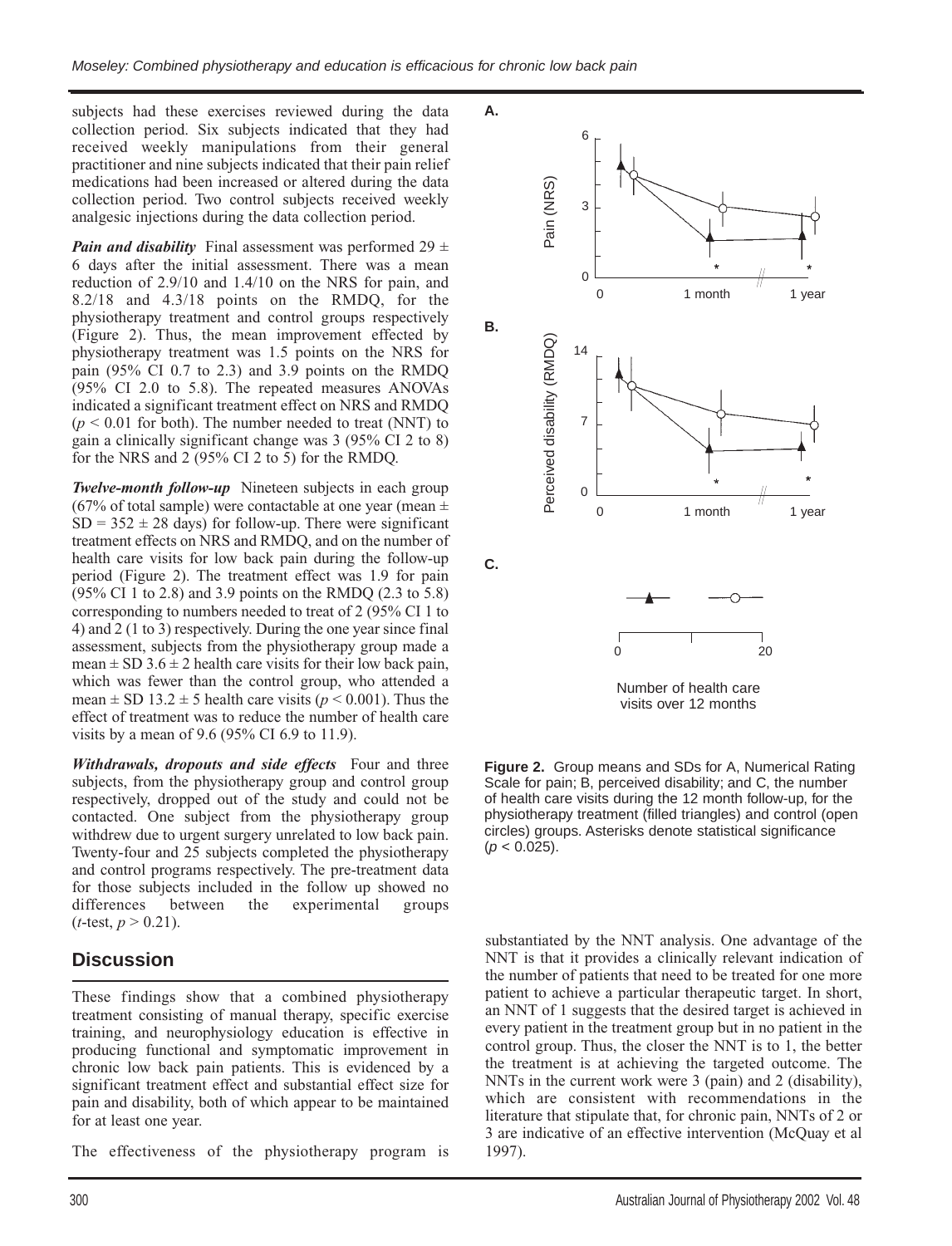The current results suggest that the combined physiotherapy treatment is probably more effective than the components administered in isolation. This is primarily evidenced by the fact that most of the effects of sole treatments reported in the literature are small, particularly in those studies that involved subjects with high initial disability levels. For example, manipulation has been reported to produce effects of 2/10 and 3 RMDQ points (Cherkin et al 1998), 1.6/10 (Andersson et al 1999) and 2.5/10 (Triano et al 1995); exercise has been reported to produce effects of 1.2/10 and 2.9 RMDQ points (Klaber Moffett et al 1999); and education has been reported to produce effects of (1/10 and 2.5 RMDQ points (Cherkin et al 1998), 0/10 and 1 RMDQ point (Moseley et al 2001). Even so, chronic low back pain is heterogeneous and subjects vary across studies in their chronicity, pain intensity, functional level and pain impact. This means that the validity of a comparison between the current work and other studies is limited.

For this study, it is ultimately impossible to isolate the contribution that each component treatment made to the outcome of the combined treatment. In future studies, teasing out the relative contribution of component strategies to the therapeutic effect may allow conclusions about the mechanisms involved. This may, in turn, enhance the efficacy of combined physiotherapy treatments and permit targeting of sub-groups of patients with chronic low back pain.

Considering the high economic cost of chronic low back pain, targeting of sub-groups may be beneficial. This study suggests that a combined physiotherapy treatment is a cost effective strategy when targeted at moderately disabled patients with chronic low back pain; based on A\$60.00 per session, the estimated cost of the combined treatment was A\$720, which compares favourably with multidisciplinary pain management programs that can cost in the order of A\$4000 (Moseley 1997, unpublished data). Importantly, however, the combined physiotherapy treatment may be neither cost-effective nor efficacious in more disabled patients with chronic low back pain or in other sub-groups of patients with chronic pain. Psychosocial factors are thought to be more important in some sub-groups and there is considerable evidence in support of more intensive, albeit more expensive, strategies for such patients (Guzman et al 2001, Morley et al 1999).

One aspect of the current study that is open to criticism is the lack of a robust control group. Although "ongoing medical management" is used widely and generally accepted as suitable for clinical trials, it does not adequately remove many sources of bias. By and large, this shortcoming is ignored in the relevant literature (eg Bendix et al 1997, Deyo 1996, Hides et al 1996, Laclaire et al 1996, O'Sullivan et al 1998, van der Heijden et al 1995). However, non-treatment factors such as patient expectations (Carosella et al 1994, Montgomery and Kirsch 1997), health provider expectations (Gracely et al 1985, Shapiro et al 1954), patient-provider rapport (Egbert et al 1964), therapist enthusiasm and perceived level of expertise (Nordin et al 1998, Shapiro and Shapiro 1984) are all considered to contribute to therapeutic effect.

Bias may also be introduced by the Hawthorne effect, which is caused by knowledge that one is participating in a research study (Parson 1974). However, if the Hawthorne effect varies according to *how much* the subject is participating (this certainly seems reasonable), then in the present work, the Hawthorne effect would have been greater in the physiotherapy group. Thus, although the current findings appear potent, further trials incorporating a more robust control group probably are required to substantiate the results of the current study.

One source of bias that may limit the external validity of this work is selection bias introduced by the exclusion criterion that subjects have an ability to read, speak and understand English. Although 28% of subjects were from a non-English speaking background, broad application of the current findings to linguistically diverse chronic low back pain patients would appear problematic.

Notwithstanding the potential limitations of the current work, the results strongly suggest that the combined physiotherapy treatment, consisting of manual therapy, specific exercise training, and neurophysiology education, is effective in producing functional and symptomatic improvement in chronic low back pain patients. The effect is maintained at 12 months post-treatment and patients subsequently seek substantially fewer health care visits than those under ongoing medical care. The findings presented here are important because they support the long-term efficacy of this approach for a problematic patient group: moderately disabled patients with chronic low back pain.

*Correspondence* Lorimer Moseley, Department of Physiotherapy, Royal Brisbane Hospital, Herston, Queensland 4029. Email: l.moseley@mailbox.uq.edu.au.

# **References**

- Andersson GBJ, Lucente T, Davix AM, Kappler RE, Lipton JA and Leurgans S (1999): A comparison of osteopathic spinal manipulation with standard care for patients with low back pain. New England Journal of Medicine 341: 1426-1431.
- Bendix AF, Bendix T, Lund C, Kirkbak S and Ostenfeld S (1997): Comparison of three intensive programs for chronic low back pain patients: a prospective, randomized, observer-blinded study with one-year followup. Scandinavian Journal of Rehabilitation Medicine 29: 81-89.
- Burton AK, Waddell G, Tillotson KM and Summerton N (1999): Information and advice to patients with back pain can have a positive effect. A randomized controlled trial of a novel educational booklet in primary care. Spine 24: 2484-2491.
- Carosella AM, Lackner JM and Feuerstein M (1994): Factors associated with early discharge from a multidisciplinary work rehabilitation program for chronic low back pain. Pain 57: 69-76.